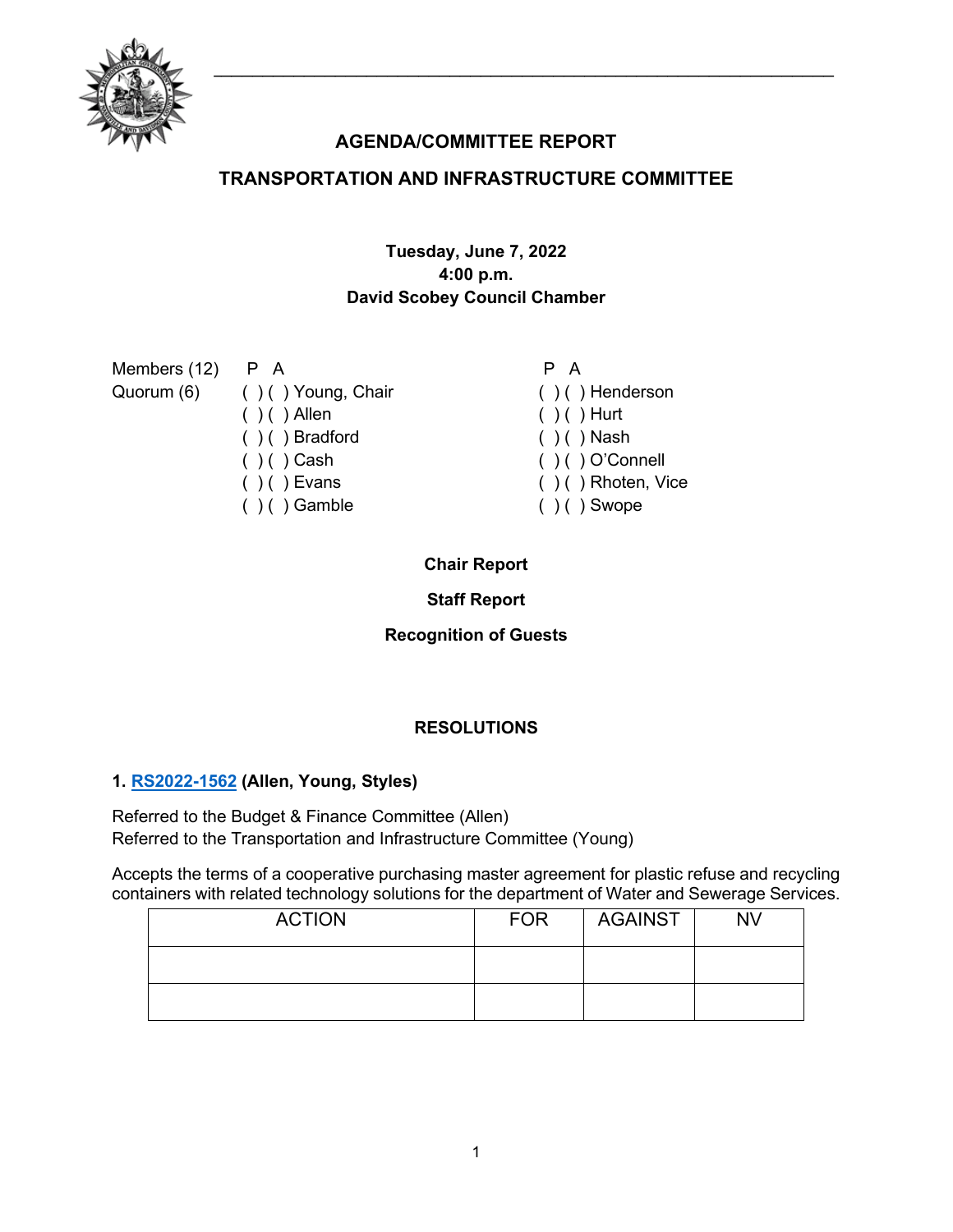# **2. [RS2022-1577](http://nashville.legistar.com/gateway.aspx?m=l&id=/matter.aspx?key=14585) (Allen, Young, Suara & Others)**

Referred to the Budget & Finance Committee (Allen) Referred to the Transportation and Infrastructure Committee (Young)

Accepts a Federal COVID Relief Funds for Transportation Improvements grant from the Tennessee Department of Transportation to the Metropolitan Government, acting by and through the Nashville Department of Transportation and Multimodal Infrastructure, for pedestrian safety and multimodal intersection improvements at various locations.

| <b>ACTION</b> | <b>FOR</b> | <b>AGAINST</b> | <b>NV</b> |
|---------------|------------|----------------|-----------|
|               |            |                |           |
|               |            |                |           |

### **3. [RS2022-1578](http://nashville.legistar.com/gateway.aspx?m=l&id=/matter.aspx?key=14598) (Sledge, Allen, Withers, Young)**

Referred to the Budget & Finance Committee (Allen)

Referred to the Planning & Zoning Committee (Withers)

Referred to the Transportation & Infrastructure Committee (Young)

Approves a participation agreement between the Metropolitan Government of Nashville and Davidson County, acting by and through the Metropolitan Department of Water and Sewerage Services, and 1302 Pillow Street, LLC, to provide public water service improvements for Pillow Street's proposed development, as well as other existing properties in the area (MWS Project No. 20-WL-0142 and Proposal No. 2022M-021AG-001).

| <b>ACTION</b> | <b>FOR</b> | <b>AGAINST</b> | <b>NV</b> |
|---------------|------------|----------------|-----------|
|               |            |                |           |
|               |            |                |           |

#### **BILLS ON SECOND READING**

#### **4. [BL2022-1254](http://nashville.legistar.com/gateway.aspx?m=l&id=/matter.aspx?key=14478) (Allen, Hancock, Young)**

Referred to the Budget & Finance Committee (Allen) Referred to the Government Operations & Regulations Committee (Hancock) Referred to the Transportation & Infrastructure Committee (Young)

Authorizes a technology fee to fund the technology required by the community development and regulation processes and establishing the ITS Technology Fund.

| <b>ACTION</b> | <b>FOR</b> | <b>AGAINST</b> | <b>NV</b> |
|---------------|------------|----------------|-----------|
|               |            |                |           |
|               |            |                |           |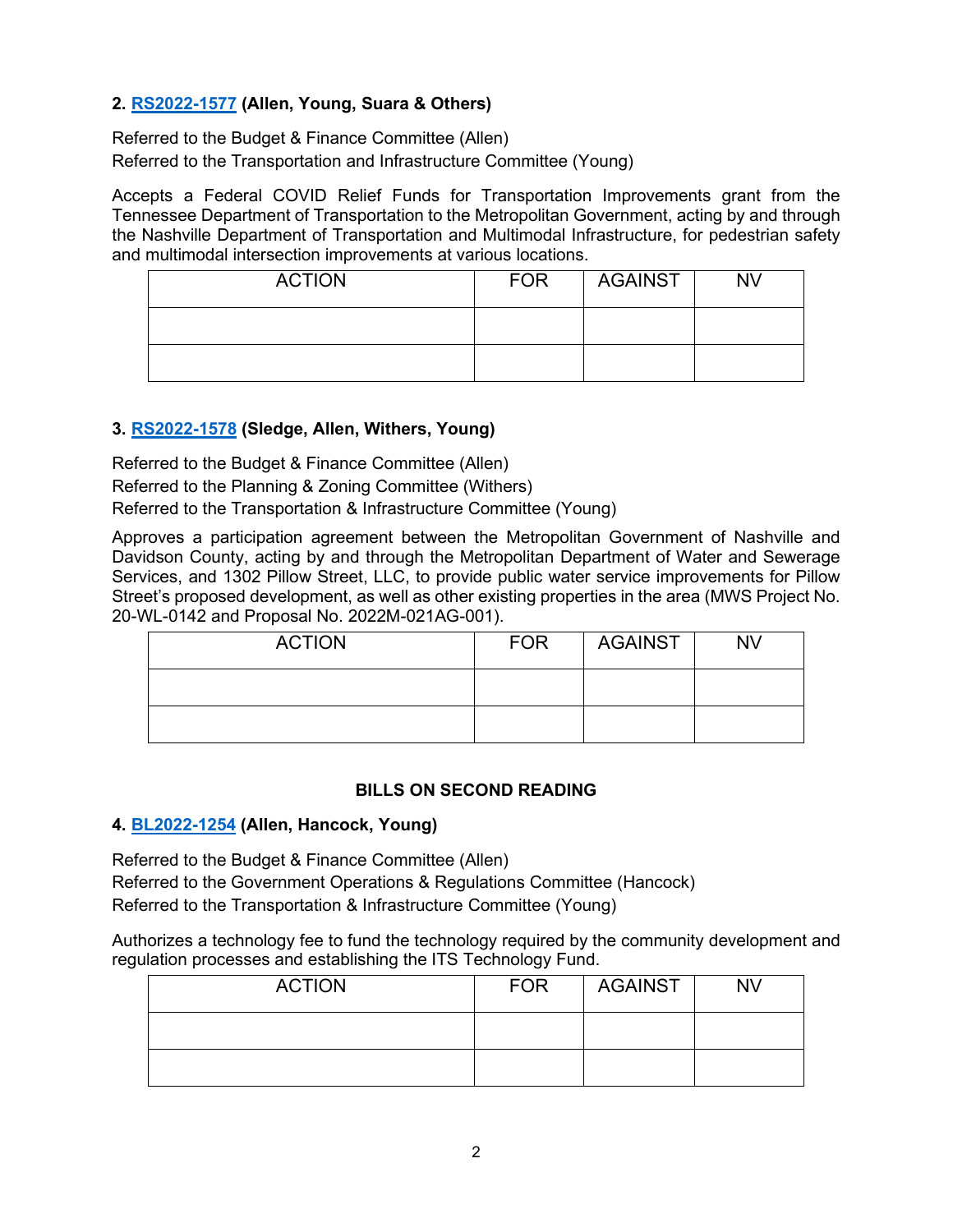# **5. [BL2022-1256](http://nashville.legistar.com/gateway.aspx?m=l&id=/matter.aspx?key=14442) (Syracuse, Withers, Young)**

Referred to the Planning & Zoning Committee (Withers) Referred to the Transportation & Infrastructure Committee (Young)

Amends the Geographic Information Systems Street and Alley Centerline Layer for the Metropolitan Government of Nashville and Davidson County, by naming the private roadway that runs between Two Rivers Golf Course and McGavock High School, "Two Rivers Lane". (Proposal Number 2022M-002SR-001).

| <b>ACTION</b> | <b>FOR</b> | AGAINST | <b>NV</b> |
|---------------|------------|---------|-----------|
|               |            |         |           |
|               |            |         |           |

### **6. [BL2022-1257](http://nashville.legistar.com/gateway.aspx?m=l&id=/matter.aspx?key=14464) (O'Connell, Withers, Young)**

Referred to the Planning & Zoning Committee (Withers) Referred to the Transportation & Infrastructure Committee (Young)

Authorizes Fourth and Broad, L.P., to install, construct and maintain underground encroachments in the right of way located 405 Broadway. (Proposal No. 2021M-009EN-001)

| <b>ACTION</b> | <b>FOR</b> | <b>AGAINST</b> | <b>NV</b> |
|---------------|------------|----------------|-----------|
|               |            |                |           |
|               |            |                |           |

# **7. [BL2022-1258](http://nashville.legistar.com/gateway.aspx?m=l&id=/matter.aspx?key=14465) (Sledge, Withers, Young)**

Referred to the Planning & Zoning Committee (Withers)

Referred to the Transportation & Infrastructure Committee (Young)

Authorizes Propco 609 Merritt LLC to install, construct and maintain underground encroachments in the right of way located 609 Merritt Avenue. (Proposal No. 2021M-010EN-001)

| <b>ACTION</b> | <b>FOR</b> | <b>AGAINST</b> | <b>NV</b> |
|---------------|------------|----------------|-----------|
|               |            |                |           |
|               |            |                |           |

#### **8. [BL2022-1259](http://nashville.legistar.com/gateway.aspx?m=l&id=/matter.aspx?key=14446) (O'Connell, Withers, Young)**

Referred to the Planning & Zoning Committee (Withers)

Referred to the Transportation & Infrastructure Committee (Young)

Authorizes The Metropolitan Government of Nashville and Davidson County to abandon existing electrical easement rights, for property located at 1000 Church Street (Proposal No. 2022M-067ES-001).

| <b>ACTION</b> | <b>FOR</b> | AGAINST | <b>NV</b> |
|---------------|------------|---------|-----------|
|               |            |         |           |
|               |            |         |           |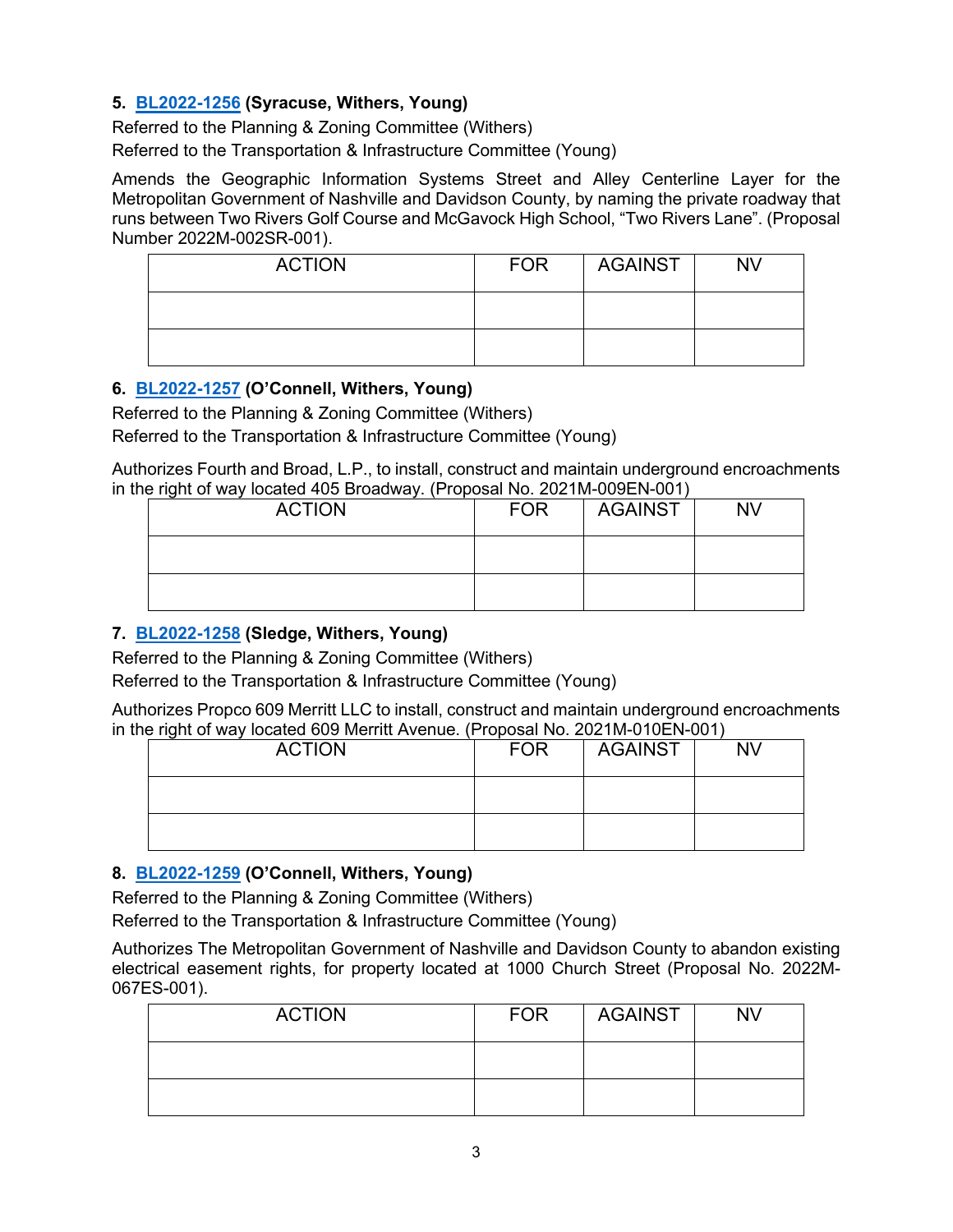# **9. [BL2022-1260](http://nashville.legistar.com/gateway.aspx?m=l&id=/matter.aspx?key=14469) (Taylor, Withers, Young)**

Referred to the Planning & Zoning Committee (Withers) Referred to the Transportation & Infrastructure Committee (Young)

Authorizes The Metropolitan Government of Nashville and Davidson County to abandon existing public water main, and to accept new public water main, fire hydrant assemblies and sanitary sewer manhole, for property located at 2000 Church Street, also known as the Mid-State Medical Office Building (MWS Project Nos. 21-WL-87 and 21-SL-237 and Proposal No. 2022M-068ES-001).

| <b>ACTION</b> | <b>FOR</b> | AGAINST | <b>NV</b> |
|---------------|------------|---------|-----------|
|               |            |         |           |
|               |            |         |           |

### **10. [BL2022-1261](http://nashville.legistar.com/gateway.aspx?m=l&id=/matter.aspx?key=14470) (Johnston, Withers, Young)**

Referred to the Planning & Zoning Committee (Withers)

Referred to the Transportation & Infrastructure Committee (Young)

Authorizes The Metropolitan Government of Nashville and Davidson County to accept new sanitary sewer main, sanitary sewer manhole and easements, for property located at 454 Elysian Fields Road, also known as Elysian Flats (MWS Project Nos. 21-SL-175 and Proposal No. 2022M-064ES-001).

| <b>ACTION</b> | <b>FOR</b> | AGAINST | <b>NV</b> |
|---------------|------------|---------|-----------|
|               |            |         |           |
|               |            |         |           |

# **11. [BL2022-1262](http://nashville.legistar.com/gateway.aspx?m=l&id=/matter.aspx?key=14471) (Syracuse, Withers, Young)**

Referred to the Planning & Zoning Committee (Withers)

Referred to the Transportation & Infrastructure Committee (Young)

Authorizes The Metropolitan Government of Nashville and Davidson County to abandon existing public water main and easement, to relocate a public fire hydrant assembly, and to accept a permanent easement, for property located at 433 Opry Mills Drive, also known as Olive Garden restaurant (MWS Project No. 21 WL-120 and Proposal No. 2022M-053ES-001).

| <b>ACTION</b> | <b>FOR</b> | <b>AGAINST</b> | <b>NV</b> |
|---------------|------------|----------------|-----------|
|               |            |                |           |
|               |            |                |           |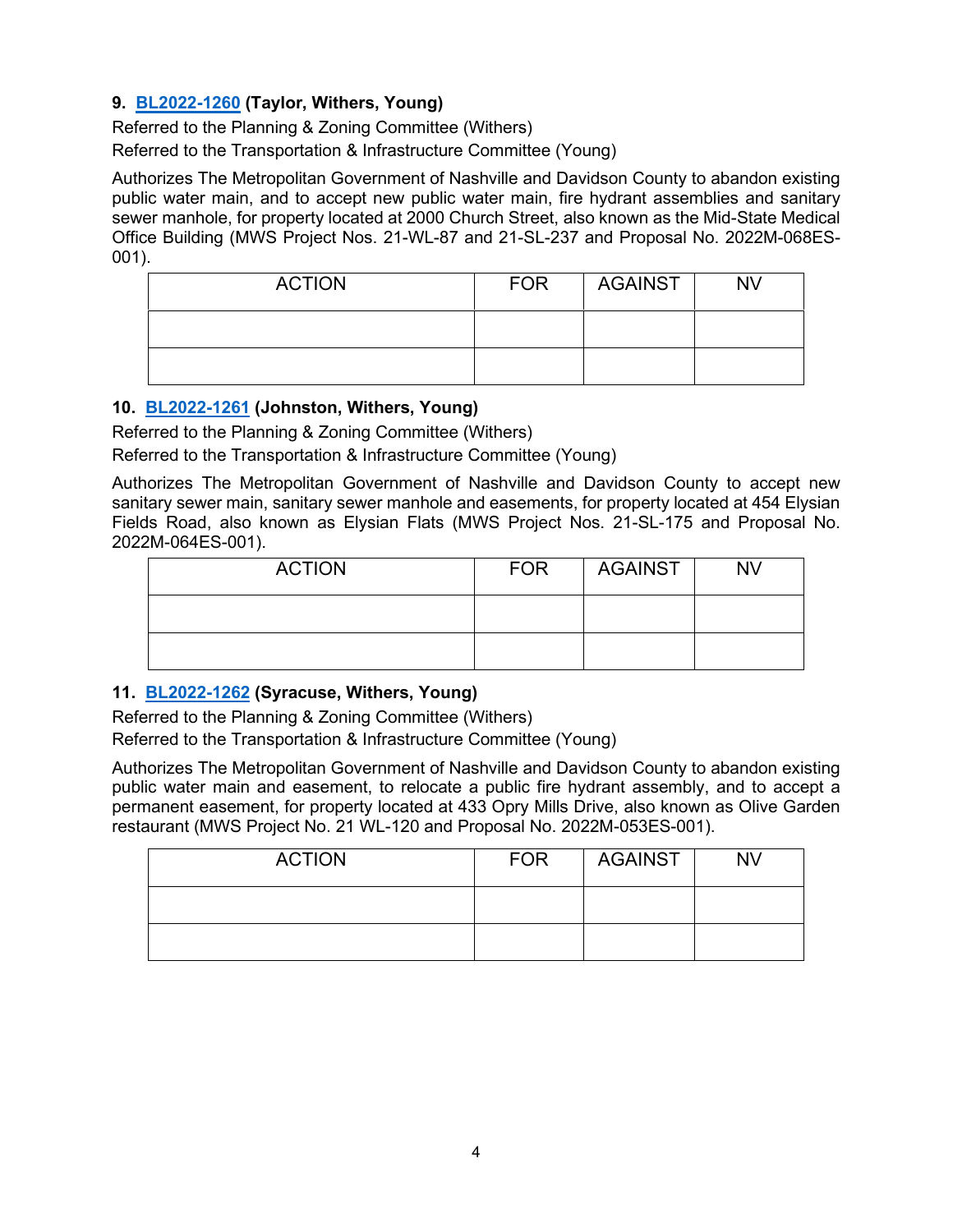### **12. [BL2022-1263](http://nashville.legistar.com/gateway.aspx?m=l&id=/matter.aspx?key=14472) (Withers, Young)**

Referred to the Planning & Zoning Committee (Withers) Referred to the Transportation & Infrastructure Committee (Young)

Authorizes The Metropolitan Government of Nashville and Davidson County to accept new public sanitary sewer mains, sanitary sewer manholes, and easements and to adjust three sanitary sewer manholes, for property located at 9828 Split Log Road in Williamson County, also known as Rosebrooke Phase 2 (MWS Project No. 21-SL-224 and Proposal No. 2022M 069ES-001).

| <b>ACTION</b> | <b>FOR</b> | <b>AGAINST</b> | NV |
|---------------|------------|----------------|----|
|               |            |                |    |
|               |            |                |    |

### **13. [BL2022-1264](http://nashville.legistar.com/gateway.aspx?m=l&id=/matter.aspx?key=14473) (Withers & Young)**

Referred to the Planning & Zoning Committee (Withers)

Referred to the Transportation & Infrastructure Committee (Young)

Authorizes The Metropolitan Government of Nashville and Davidson County to accept a new fire hydrant assembly and easement, for property located at 5738 Cane Ridge Road, also known as the Nashville Chin Baptist Church (MWS Project No. 22-WL-04 and Proposal No. 2022M-054ES-001).

| <b>ACTION</b> | <b>FOR</b> | <b>AGAINST</b> | <b>NV</b> |
|---------------|------------|----------------|-----------|
|               |            |                |           |
|               |            |                |           |

# **14. [BL2022-1265](http://nashville.legistar.com/gateway.aspx?m=l&id=/matter.aspx?key=14474) (O'Connell, Withers, Young)**

Referred to the Planning & Zoning Committee (Withers) Referred to the Transportation & Infrastructure Committee (Young)

Authorizes The Metropolitan Government of Nashville and Davidson County to accept a sanitary sewer manhole, for three properties located at 1212, 1214 and 1218 McGavock Street, also known as Modera McGavock (MWS Project No. 21-SL-287 and Proposal No. 2022M-065ES-001).

| <b>ACTION</b> | <b>FOR</b> | AGAINST | <b>NV</b> |
|---------------|------------|---------|-----------|
|               |            |         |           |
|               |            |         |           |